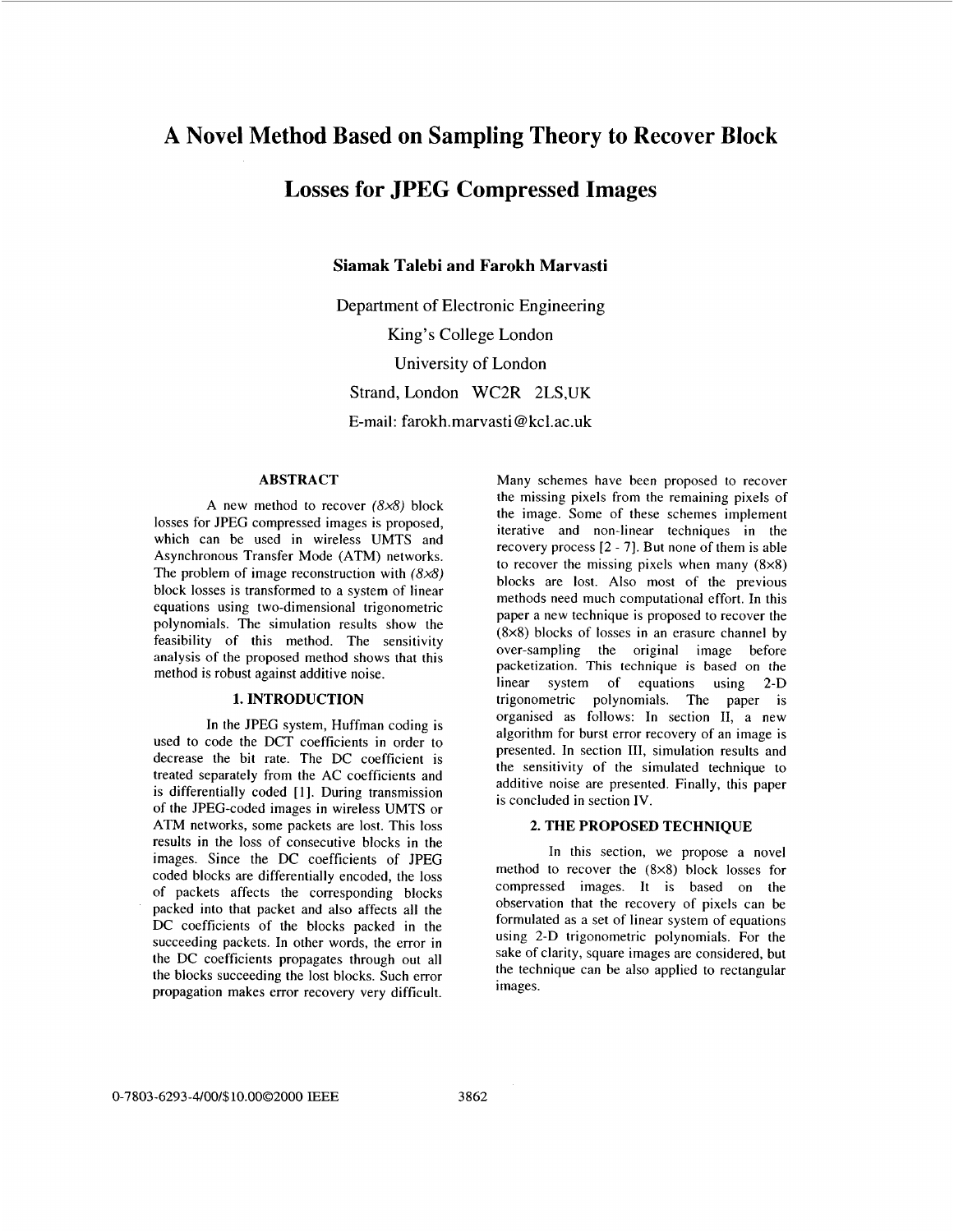Let us assume that a 2-D signal such as an image is sampled at the Nyquist rate yielding a discrete signal  $x_{org}(i, k)$ ,  $i, k=0, \ldots, N-1$ . The image is partitioned into (8x8) blocks. Then we use a new 2-D transform such that the kernel of the transform is equal to<br>  $\frac{4}{N \cdot M} c_u c_v \cos \left[ \frac{(2n+1)u q_1 \pi}{2N} \right] \cdot \cos \left[ \frac{(2m+1)u q_2 \pi}{2M} \right]$ where  $u=0, ..., N-1$ ,  $v=0, ..., M-1$  and the coefficients  $q_1$  and  $q_2$  are positive prime integers with respect to N and M, respectively. For the sake of clarity, we shall call this transform the Sorted Discrete *Cosine* Transform (SDCT). Now each block is transformed by a 2-D (8x8) SDCT. Then we add an (8x8) block of zeros at the end of each block. The inverse 2-D (16x8) SDCT transform of each (16x8) block will lead to an over-sampled version of the original signal  $x_{\text{over}}(i,k)$  i=0,..,2N-1 and  $k=0, \ldots, N-1$  with  $2N \times N$  samples. This (16, 8) code is capable of correcting a block of  $(8\times8)$ from a block of (16x8).

During transmission of this JPEG-coded over-sampled image in a wireless UMTS or ATM network, some packets are lost. This loss results in the loss of consecutive  $(8x8)$  blocks in the images.

At the receiver, after reconstruction of the JPEG image, the missing part of the oversampled image in each  $(16x8)$  block can be one of the upper or lower block of  $(8 \times 8)$ . The block loss is denoted by  $e(n_i, m_i) = x_{over}(n_i, m_i)$ , where  $(n_i, m_i)$  *i*=1,..,64 specifies the positions of the lost pixels of the block. The value of *e(n,m)* for any position except  $(n_i, m_i)$  is zero.

For the  $e(n,m)$ , the SDCT is given by  $E(u, v) =$  $\frac{4}{16\times8}c_u c_v \sum_{n=0}^{15}\sum_{m=0}^{7} x(n,m) \cdot \cos \left[\frac{(2n+1)uq_1\pi}{2\times16}\right] \cdot \cos \left[\frac{(2m+1)vq_1\pi}{2\times8}\right]$  $(1)$ 

$$
u = 0,1,...,15, \quad c_{t} = \begin{cases} \frac{1}{\sqrt{2}}, & t = 0 \\ 1, & t \neq 0. \end{cases}
$$

We change to vector notion and will treat the  $16\times8$  array  $e(n,m)$  also as a vector by staking the columns of *e(n,m).* In this form  $E(u, v)$  is described by

$$
E(u_i, v_i) =
$$
  
\n
$$
\frac{4}{16 \times 8} c_{u_i} c_{v_i} \sum_{i=0}^{127} e(n_i, m_i) \cos \left[ \frac{(2n_i + 1)u_i q_i \pi}{2 \times 16} \right] \cdot \cos \left[ \frac{(2m_i + 1)v_i q_2 \pi}{2 \times 8} \right]
$$
  
\n $u = 0, 1, \dots, 15$   
\n $v = 0, 1, \dots, 7$   
\n $m = 0, 1, \dots, 7$   
\n(2)

 $E=C.e,$  (3) where  $l=0,1,..,127$ . In the matrix form, we have

where *E* is 128x1, *C* is 128x128 and *e* is 128xl.The received (16x8) block, *d(n,m),* can be thought of as the original over-sampled  $(16x8)$ block,  $x_{over}(n,m)$ , minus the missing (16x8) block  $e(n,m)$ . The error block,  $e(n_i, m_i)$ , is the difference between the corrupted and the original oversampled block. Hence, it is equal to the values of the missing (16x8) block for  $(n,m) = (n_i,m_i)$  and is equal to zero otherwise. The corresponding relationship in the DCT domain is

$$
E(u_b v_l) = x_{over}(u_b v_l) - D(u_b v_l), \quad l = 0, 1, ..., 127.
$$
 (4)

From (4), considering that  $X_{over}(u_j, v_j) = 0$ , for  $j = 64, ..., 127$ , we have  $E(u_j, v_j) = -D(u_j, v_j).$  (5)

Let  $Q$  be the  $64 \times 64$  principal submatrix of *C* from *(3),* obtained by deleting from *C* all rows and columns except those with indices *<sup>i</sup>* and *j* (such that  $(n<sub>i</sub>,m<sub>i</sub>)$ ) denote the position of the pixel losses, and  $(u_i, v_i)$  denote the known values of  $E(u_i, v_i)$ ). The result is  $E_{64x}(u_i, v_j) = Q_{64x64} \cdot e_{64x}(n_i, m_i).$  (6)

Let us assume for the moment that *Q* is invertible; the question of Invertibility of *Q* will be discussed in the next section. Therefore, from *(5),* we have

$$
e_{64\times1}(n_i, m_i) = Q_{64\times64}^{-1} \cdot E_{64\times1}(u_j v_j). \tag{7}
$$

By sorting the values of  $e_{64 \times i}(n_i, m_i)$ to the  $(8\times8)$  matrix form, the block losses will be obtained.

#### **2.1 Invertibility of the** *Q* **matrix**

Initially we choose  $q_1=q_2=1$  so that we may discuss the Invertibility of *Q,* and later determine more suitable values for  $q_1$  and  $q_2$ . For this choice the SDCT is identical to DCT. As it was mentioned earlier, the goal is to recover (8x8) block losses for the JPEG images or any other system that uses (8x8) blocks for compression during transmission in wireless UMTS or ATM network. Our method is able to recover one of the (8x8) blocks from every two consecutive lines in the same column. Therefore, there are only two  $Q_{64\times64}$  matrices based on the location of the block loss. The eigenvalues of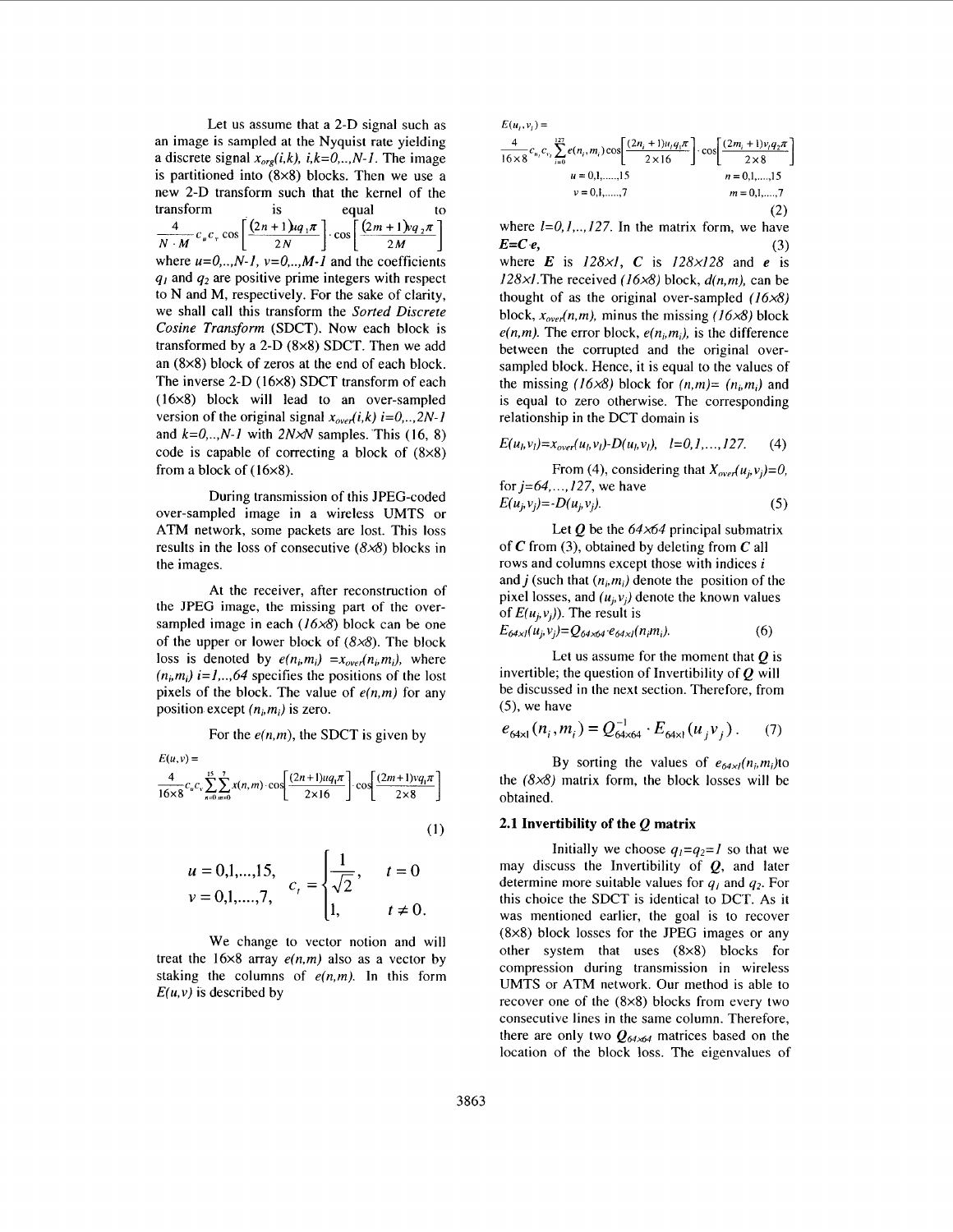these matrices are shown in [Fig. 1.](#page-3-0) These eigenvalues confirm that these matrixes are invertible. In order to reduce computational complexity, we can compute the inverse of these two  $\boldsymbol{O}$  matrices and store them once in the memory of the system.

The difference between the pixel of the original image and the reconstructed compressed image can be regarded as additive noise. Therefore our proposed method should be robust against additive noise. To achieve this condition and in order to reduce the dynamic range of the eigenvalues of the two  $Q$  matrices, we use suitable values for  $q_1$  and  $q_2$  (the idea comes from [2]). Our simulation results show that the proper values for  $q_1$  and  $q_2$  are equal to 7 and 1, respectively. In this situation the eigenvalues are shown in [Fig. 2](#page-3-0) and we have a stable method.

.

#### **3. SIMULATION RESULT**

A  $(256 \times 256)$  image is used for the simulation of the algorithm, Fig. 3-(a). The image is partitioned into (8x8) blocks and each block is transformed by 2-D (8x8) SDCT. We add an (8x8) block of zeros at the end of each the SDCT coefficients of the (8x8) block. The image is transformed using SDFT. By taking an inverse 2-D (16x8) SDFT, the over-sampled image is produced. The reconstructed over-sampled image of JPEG does not appear to have similarity with the original image. According to the algorithm, the number of (8x8) **block** losses is limited to 1024 in this case. Then, 324 blocks are erased randomly from the image as shown in Fig. 3-(b). The JPEG image after reconstruction is shown in Figs. 3-(c). The PSNR for this simulation is equal to36.96dB.

For our proposed method, the sensitivity of the algorithm to additive noise is simulated as follows: A white random noise of uniform distribution with an approximate amplitude of *1/20* of the transmitted image *(SNR=25.14dB)* is added to the JPEG oversampled image. The SNR after the recovery of the image is equal to 24.04dB. The result for this case is shown in Fig. 3-(d). The SNR values show that the new method is robust against additive noise. This can be attributed to the low dynamic range of the eigenvalues of the *Q*  matrices.

### **4. CONCLUSION**

We have shown that the new algorithm has three advantages. Firstly, it is ideal to recover the missing (8x8) consecutive block losses for the JPEG compressed images. Secondly, in terms of complexity, it is simpler than other techniques; thirdly, it is very robust in correcting block losses with respect to additive noise. But the disadvantage of this method is that it cannot recover all the (8x8) block losses in the consecutive line and the same columns.

#### **5. REFERENCES**

[I] K. R. Rao and J. J. Hawang, *"Techniques* & *Standards for Image, Video* & *Audio Coding."*  Prentice-Hall, Inc., 1996.

[2] **S.** Talebi and F. Marvasti, "A Novel Method for Burst Error Recovery of Images," *Proceeding*  of *the International Workshop on Sampling Theory and Applications (SAMPTA' 99)*, Leon, Norway, pp. 41-47, August 1999.

[3] T. Strohmer, "Computationally Attractive Reconstruction of Bandlimited Images from Irregular Samples," *IEEE Trans. on Image Processing,* vol. 6, no. 4, April 1997.

[4] F. A. Marvasti, C. Liu, and G. Adams, "Analysis and recovery of multidimensional signals from irregular samples using non-linear and iterative techniques," *signal processing,* vol. 36, pp. 13-30. 1994

[5] **K.** D. Sauer and J. P. Allebach, "Iterative reconstruction of band-limited images from nonuniformly spaced samoles," *IEEE Trans. Circuits* Sysf., vol. 34, no. **12,** pp. 1497-1506, 1987.

[6] H. G. Feichtinger and T. Strohmer, "Fast iterative reconstruction of band-limited images from irregular sampling values," in *Proc. Conf. CAIP, Computer Analysis of Images and Patterns,* D. Chetvertikov and W. Kropatsch, Eds. Budapest, 1993, pp. 82-91.

[7] H. Feichtinger and T. Strohmer, "Recovery of missing segments and lines in images," *Opt. Eng.: Issue Digital Image Recov. Synth,* vol. 33, no. 10, pp. 3283-3289, 1994.